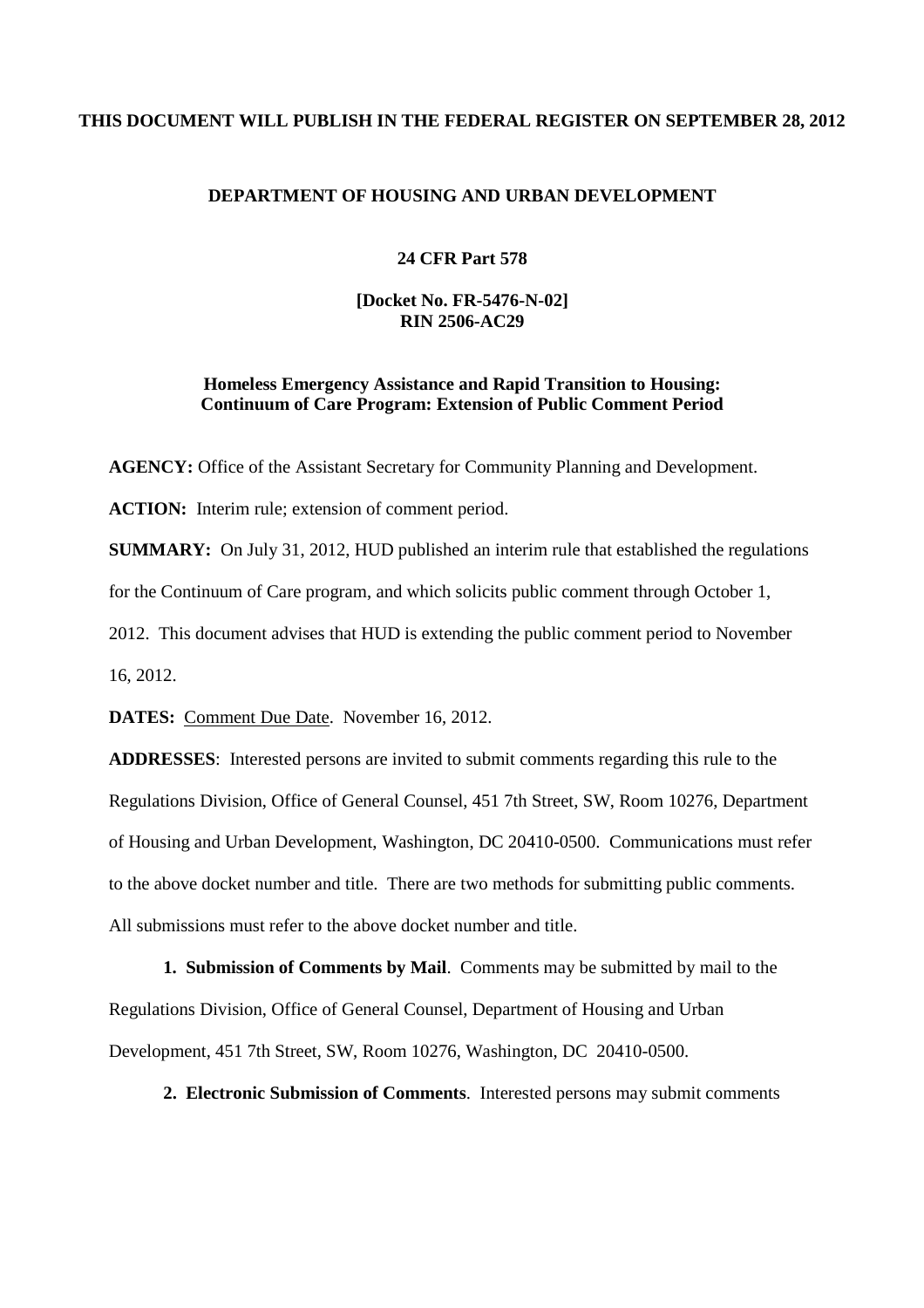electronically through the Federal eRulemaking Portal at www.regulations.gov. HUD strongly encourages commenters to submit comments electronically. Electronic submission of comments allows the commenter maximum time to prepare and submit a comment, ensures timely receipt by HUD, and enables HUD to make them immediately available to the public. Comments submitted electronically through the www.regulations.gov website can be viewed by other commenters and interested members of the public. Commenters should follow the instructions provided on that site to submit comments electronically.

*Note:* To receive consideration as public comments, comments must be submitted through one of the two methods specified above. Again, all submissions must refer to the docket number and title of the rule.

*No Facsimile Comments*. Facsimile (FAX) comments are not acceptable.

**Public Inspection of Public Comments**. All properly submitted comments and communications submitted to HUD will be available for public inspection and copying between 8 a.m. and 5 p.m. weekdays at the above address. Due to security measures at the HUD Headquarters building, an advance appointment to review the public comments must be scheduled by calling the Regulations Division at 202-708-3055 (this is not a toll-free number). Individuals with speech or hearing impairments may access this number through TTY by calling the Federal Relay Service at 800-877-8339. Copies of all comments submitted are available for inspection and downloading at www.regulations.gov.

**FOR FURTHER INFORMATION CONTACT:** Ann Marie Oliva, Director, Office of Special Needs Assistance Programs, Office of Community Planning and Development, Department of Housing and Urban Development, 451 7th Street, SW, Washington, DC 20410 7000; telephone number 202-708-4300 (this is not a toll-free number). Hearing- and speech